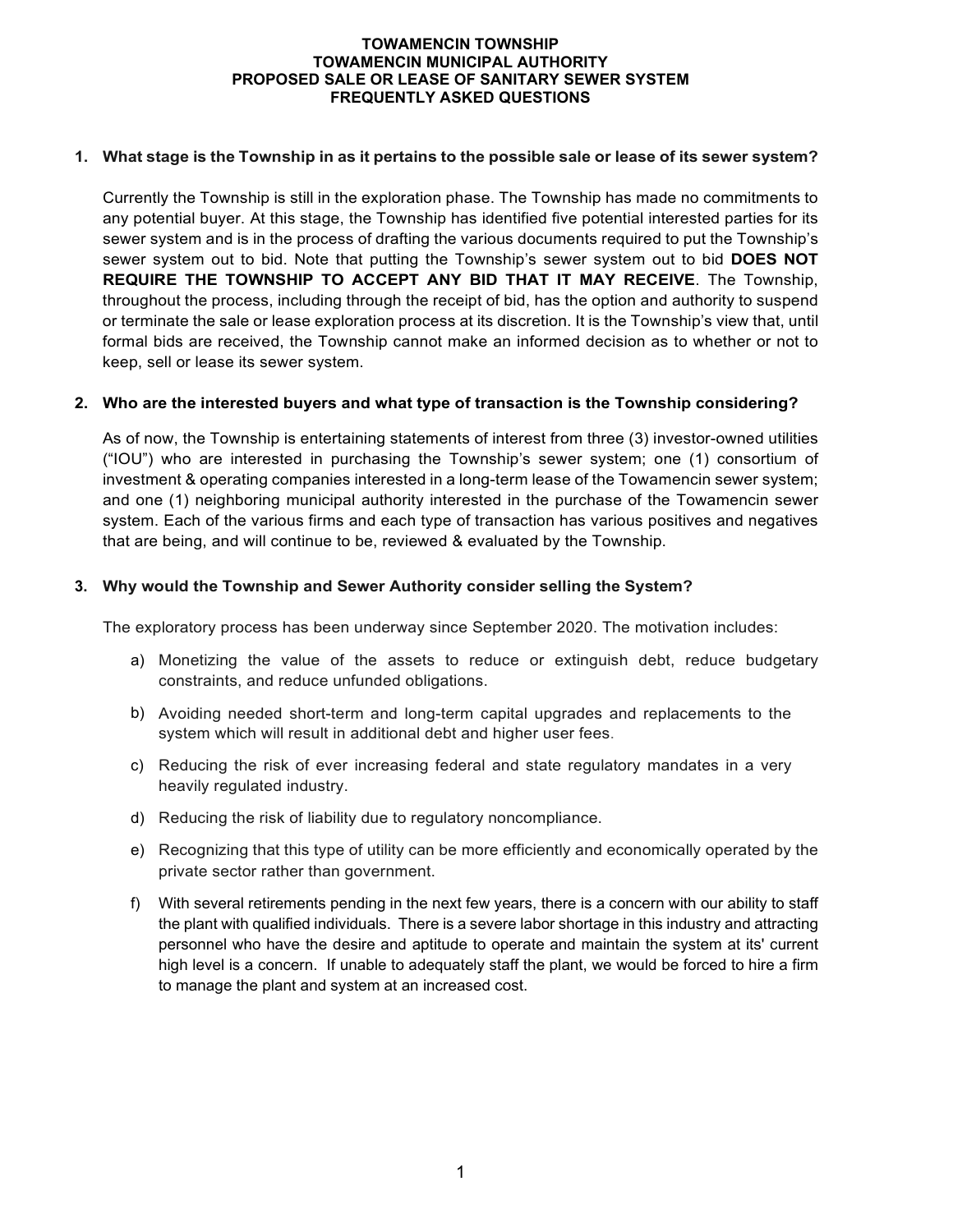## **4. What are the federal and state regulatory mandates facing the System?**

There are numerous regulatory changes which have impacted the System in the past and will likely impact the System in the future. Some such potential mandates could include:

- a) Senate Bill 597 Senate Bill 597 would require, among other things, minimum requirements for cyber security, GPS mapping and the implementation and execution of a formalized asset management plan.
- b) Five-year NPDES permit renewal Every five years Towamencin is required to renew its NPDES permit. Through that process there is always a risk that additional changes in regulations would require capital projects to be completed as a condition of a renewed NPDES permit issuance.
- c) Ever changing total dissolved solids ("TDS") limits & regulations TDS are the amount of organic and inorganic materials dissolved in a particular volume of water. As these materials are not water, there is increased scrutiny over their levels as most wastewater effluent is discharged into various bodies of water.
- d) Future staffing requirements Given Towamencin's older workforce, it is likely that in the coming years additional staffing will be required. There is also a risk that in the future regulations would require additional licensing and certification for professions in the wastewater industry, increasing the costs and risks to Towamencin.
- e) Nitrogen & phosphorous levels According to the Environmental Protection Agency, "Too much nitrogen and phosphorus in the water causes algae to grow faster than ecosystems can handle. Significant increases in algae harm water quality, food resources and habitats, and decrease the oxygen that fish and other aquatic life need to survive." Given this risk, and the EPA's ever increasing concern, it is possible that there would be increased future legislation on this issue.

# **5. What upgrades and replacements are needed to the System and what is the anticipated cost?**

Based on the Township's 10-year sewer conveyance capital plan, there are an identified anticipated costs of ~\$11 million over 10 years.

The Township/Authority is currently in the process of revising its treatment capital plan and is considering expanding it to a 10-year capital plan (the current capital plan is limited to only five years in scope). Current preliminary estimates are that, over the next 10 years, the treatment plant would require in excess of \$20 million.

#### **6. What would my sewer rates likely be if the sale or lease does not take place?**

Given the necessary upgrades, improvements, financing costs, and increased operational costs, it is predicted that rates will likely increase to the rates predicted if there is a sale or lease, if not more.

As of now, the Board is having preliminary discussions about a rate increase, to be become effective January 1, 2022, which would increase the Township's rates to \$450.00 (up from \$375.00) per EDU per year in an effort to offset the revenues lost from the Upper Gwynedd Township disconnect.

Any future capital expenditures, of which there is an identified  $\sim $11$  million over 10 years on the sewer conveyance side and ~\$10.5 million through 2025 for the sewer treatment side, would likely be funded through a combination of fund balance and publicly issued debt. Any publicly issued debt would likely be supported through future rate increases.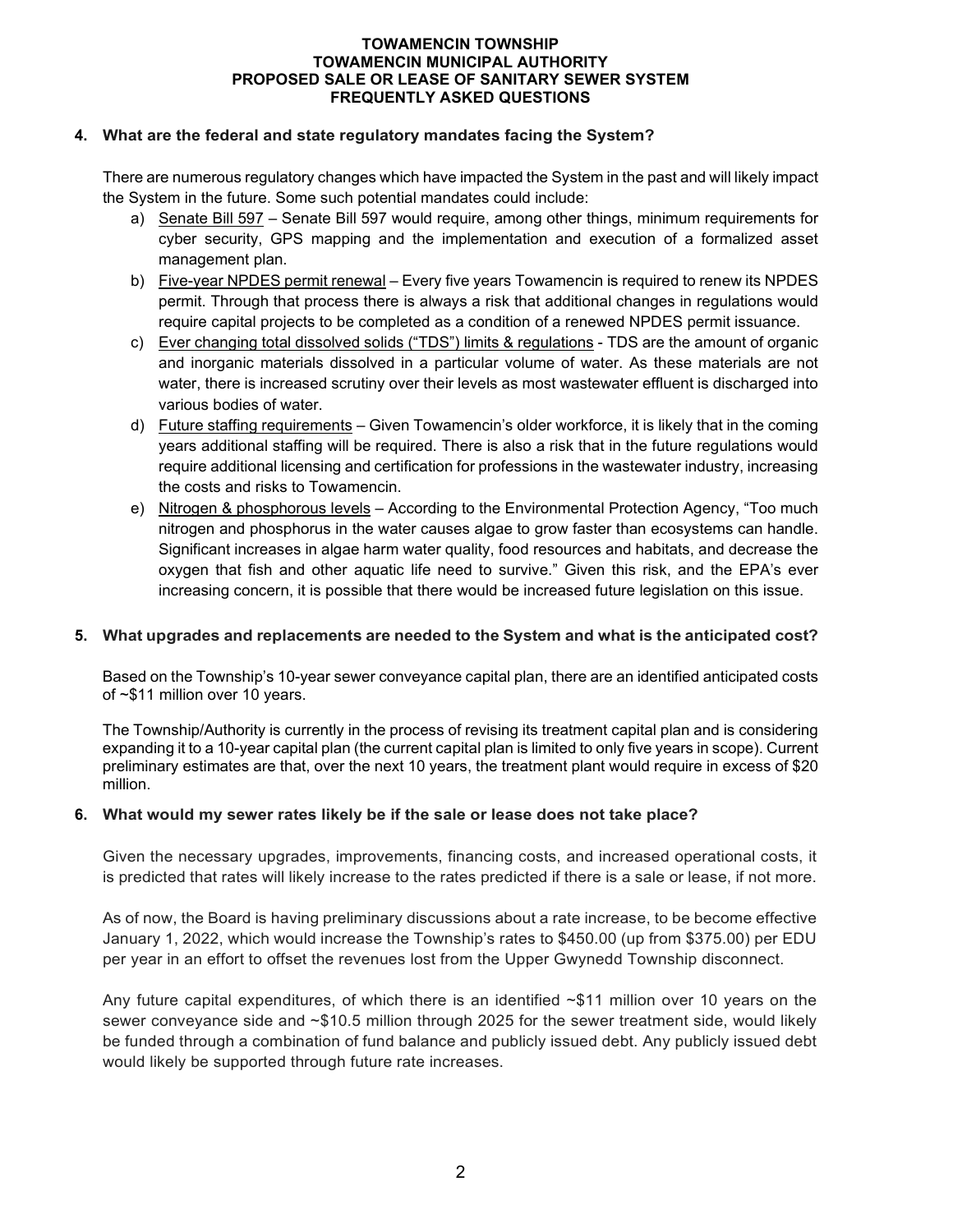Aside from the capital costs outlined the Township would also likely have to raise rates to keep pace with inflation and the effect it has on the various inputs that are used in the sewer collection and treatment process. Similarly, it is likely that there would be increased operational costs that are associated with permitting changes.

*More information and analysis will be conducted on possible future rate impacts assuming the process continues and as more information becomes available.*

# **7. What would my sewer rates likely be if the sale or lease does take place?**

Currently the documents are being drafted to include a two-year rate freeze, during which no rate increases would be permissible.

Should the Township choose to release any request for bid, the bidders will be asked to provide their non-binding, indicative rates to be used in the Township's analysis of any possible sale or lease.

## **8. What is the selling price?**

To be determined based on a competitive bidding process.

# **9. What could the Township do with the proceeds from the sale or lease?**

- a) Pay off the debt of the System
- b) Reduce or extinguish Township debt & reduce unfunded Township obligations
- c) Create reserves for Township long term capital plan
- d) Proceeds will not be used to supplement annual operating budgets
- e) The creation of a "Rate Stabilization Fund" / "Customer Benefit Fund" to help mitigate future rate increases

### **10. Will the Township maintain control of future sewer extensions?**

Yes. The Township will retain control of sewer extensions under the Act 537 sewage facilities planning program and the prior written approval of the Township will be a contractual requirement for any new sewer extension outside of the existing service area. In addition to availability of public sewer, many other factors influence growth and development within a community, for example: water, zoning, natural resource protection, comprehensive long-term planning, road network, work force, etc.

# **11. Will the new owner require properties on septic systems to connect to future sewer extensions?**

No. Only the Township and PaDEP will have the legal right to mandate connections of existing properties with on-lot septic systems to future sewer extensions.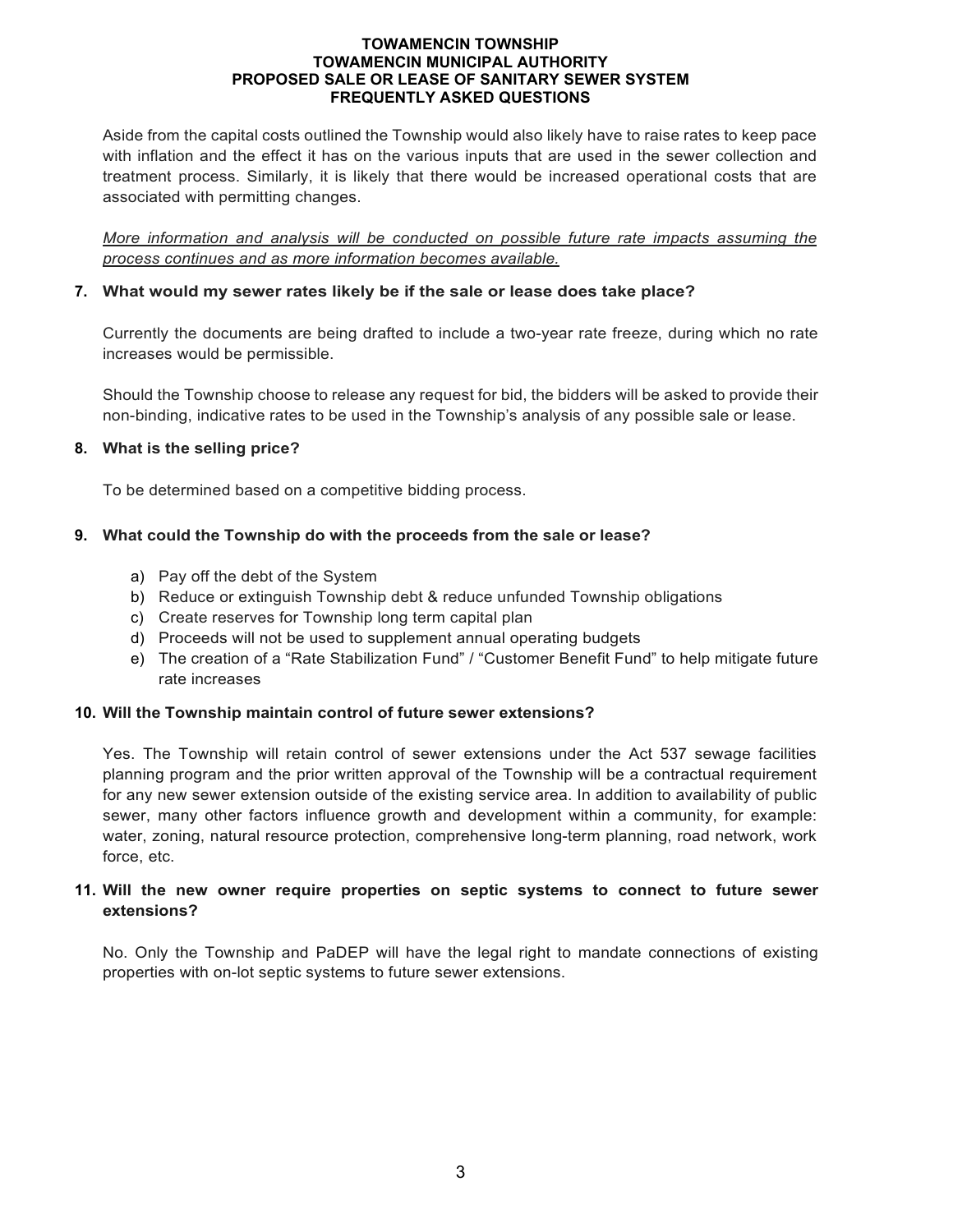## **12. If the system is sold, how would future sewer rates be determined?**

The way in which future rate increases would occur depends on the type of buyer and/or the type of transaction.

a) Sale to an Investor-Owned Utility (PUC regulated) – Should the Township sell its system to an IOU, any and all future rate increases would be vetted and approved by the PaPUC. While there is no guarantee, IOUs in PA may go to the PUC for a rate increase every three years. Once an IOU submits their request to the PUC for a rate increase their application is reviewed by Technical Utility Service ("TUS") in order to endure that the applicant's application is correct and complete before approving to move forward in the process. Following TUS's approval it moves along in the process where it is further reviewed by the Office of Consumer Advocate ("OCA"). Per the OCA's website:

> The OCA tries to keep utilities from charging more than they need to provide safe and adequate service to consumers. The OCA can appeal a PUC final decision if it believes the decision is in error and is harmful to consumers. The OCA has filed many appeals from PUC decisions. Some have gone as far as the Pennsylvania and United States Supreme Courts.

Apart from the OCA any and all customers of the IOU are encouraged to attend the public input hearings and voice their opinions on the proposed rate filing. Only after the public input hearings will the PUC ultimately accept the rate filing.

It should also be noted that it is by no means a foregone conclusion that the PUC will give the *IOU the rates that they are asking for, rather in many instances they grant the IOU a rate different (typically lower) than what the IOU had initially requested.*

- b) Sale to a Neighboring Municipality (Not regulated by the PUC) Should any neighboring municipality/authority be the purchaser of the Township's system, they would be subject to the Municipal Authorities Act (as Towamencin currently is), and as such, would be required under the Act to set rates that are "reasonable and uniform" across its rate payers.
- c) Long-term concession lease (Not regulated by the PUC) Should the Township pursue a longterm lease of its system the responsibility and authority to set rates would remain with the Township. Each individual lease is different, however, generally, the lease explicitly outlines how any future rates increases would be determined by considering several factors, including but not limited to, inflation, operating expenses & required capital improvements, whereby such capital improvements would be identified, in advance, in a long-range capital plan that is agreed upon by both the Township and the lessor.

# **13. How would a possible sale or lease effect the current employees of the system?**

Any purchaser, or lessor, of the Township's system will be required to offer employment to all current sewer system employees at substantively similar, or better, compensation packages as they are currently receiving.

#### **14. Would the responsibility of maintaining the sewer laterals from the curb to the main change?**

Yes, should the Township sell or lease the system it is anticipated that the new owner/lessee will assume responsibility for all laterals between the curb stop and the main, thus relieving the homeowner from this responsibility.